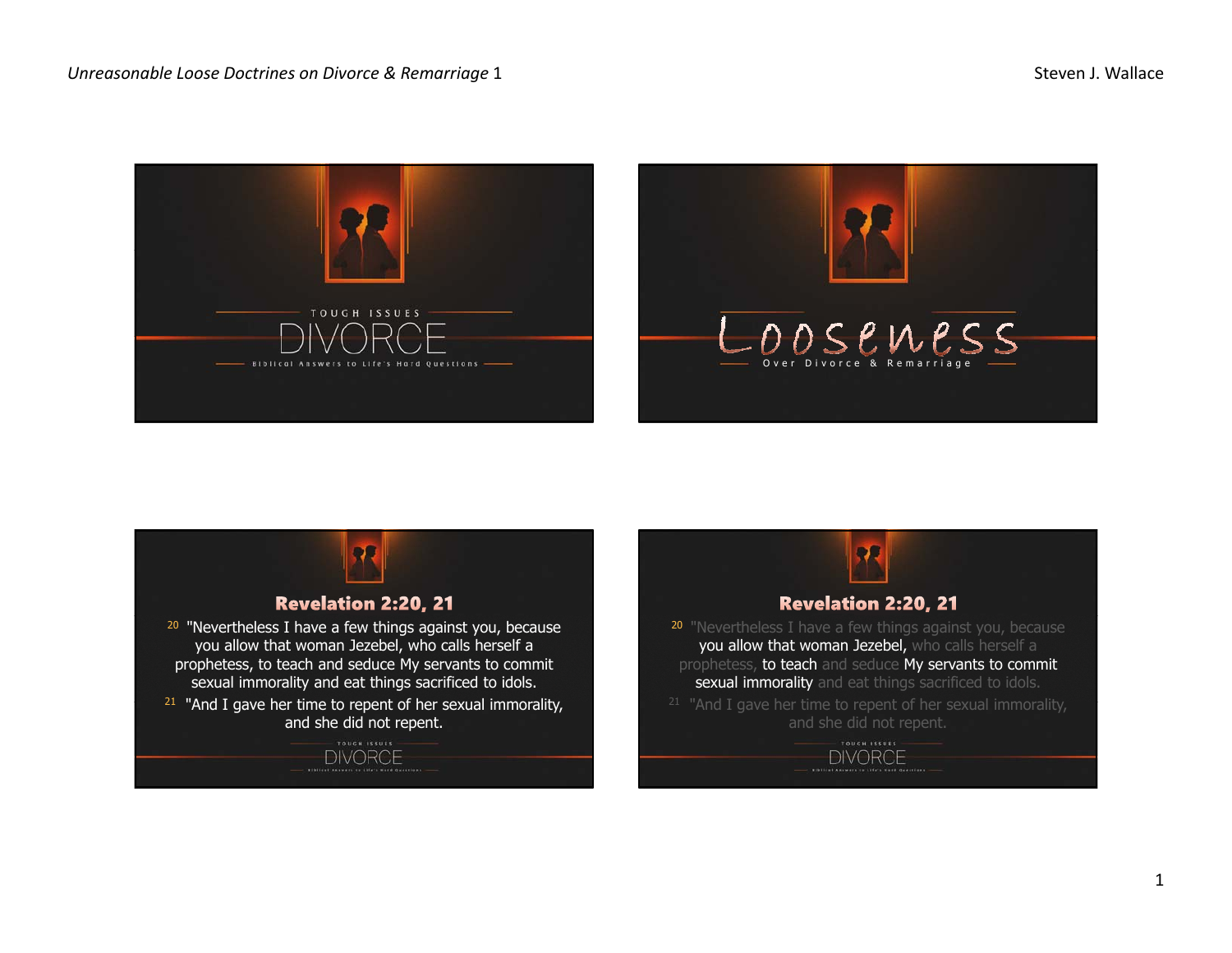



KINGDOM-LAWMatthew 19:9 is kingdom-law and does not apply to the world?

Gen. 2:23, "And Adam said: 'This is now bone of my bones And flesh of my flesh; She shall be called Woman, Because she was taken out of Man.'



Gen. 2:24, "Therefore a man shall leave his father and mother and be joined to his wife, and they shall become one flesh."



LOOSEWESS

## BAPTISM WASHES AWAY THE PAST?

Gen. 2:23, "And Adam said: 'This is now bone of my bones And flesh of my flesh; She shall be called Woman, Because she was taken out of Man.'"

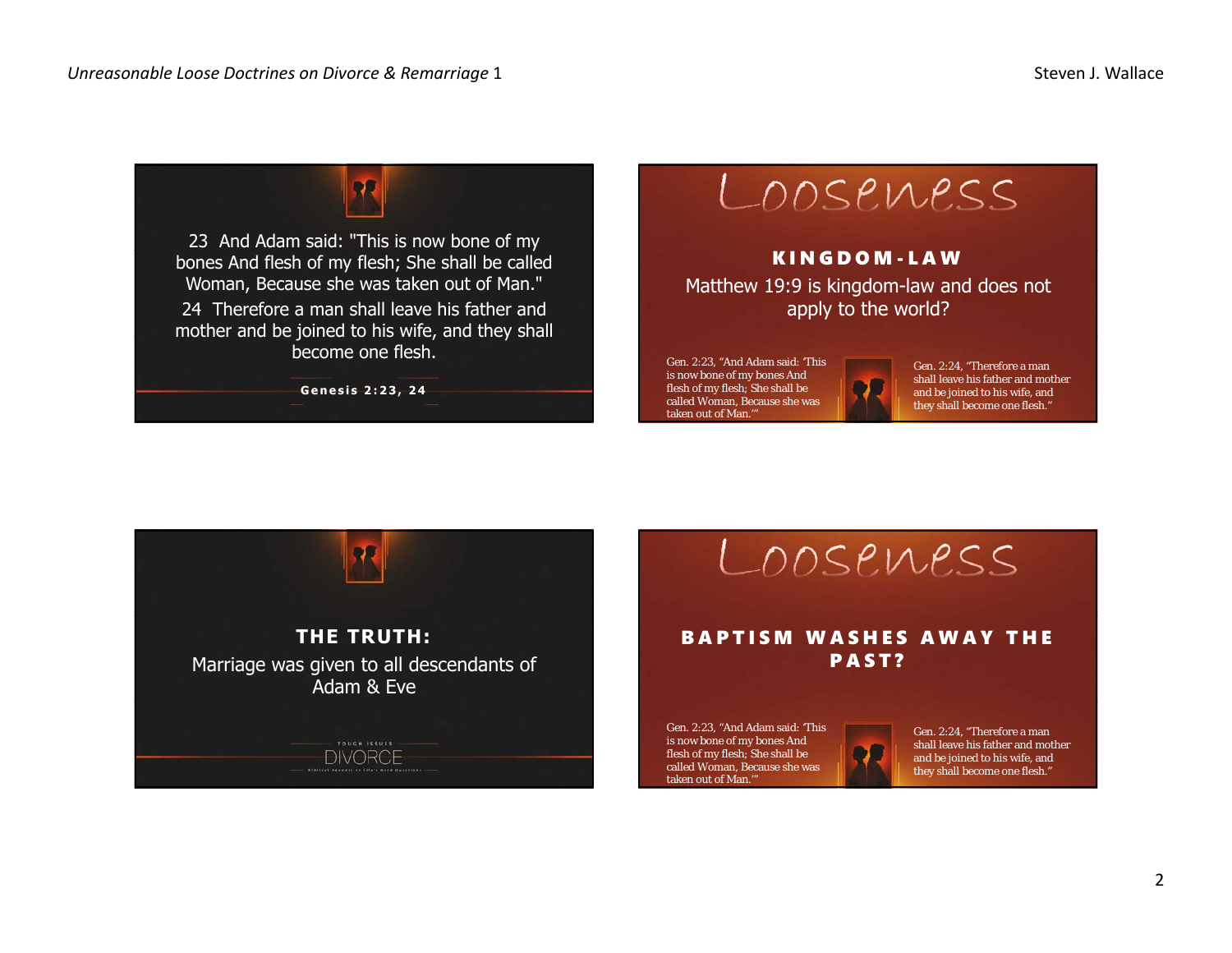



LOOSEMESS

## "DESERTION"

"But if the unbeliever departs, let him depart; a brother or a sister is not under bondage in such cases. But God has called us to peace" (1 Cor. 7:15)

Gen. 2:23, "And Adam said: 'This is now bone of my bones And flesh of my flesh; She shall be called Woman, Berause she was taken out of Man."



Gen. 2:24, "Therefore a man shall leave his father and mother and be joined to his wife, and they shall become one flesh."